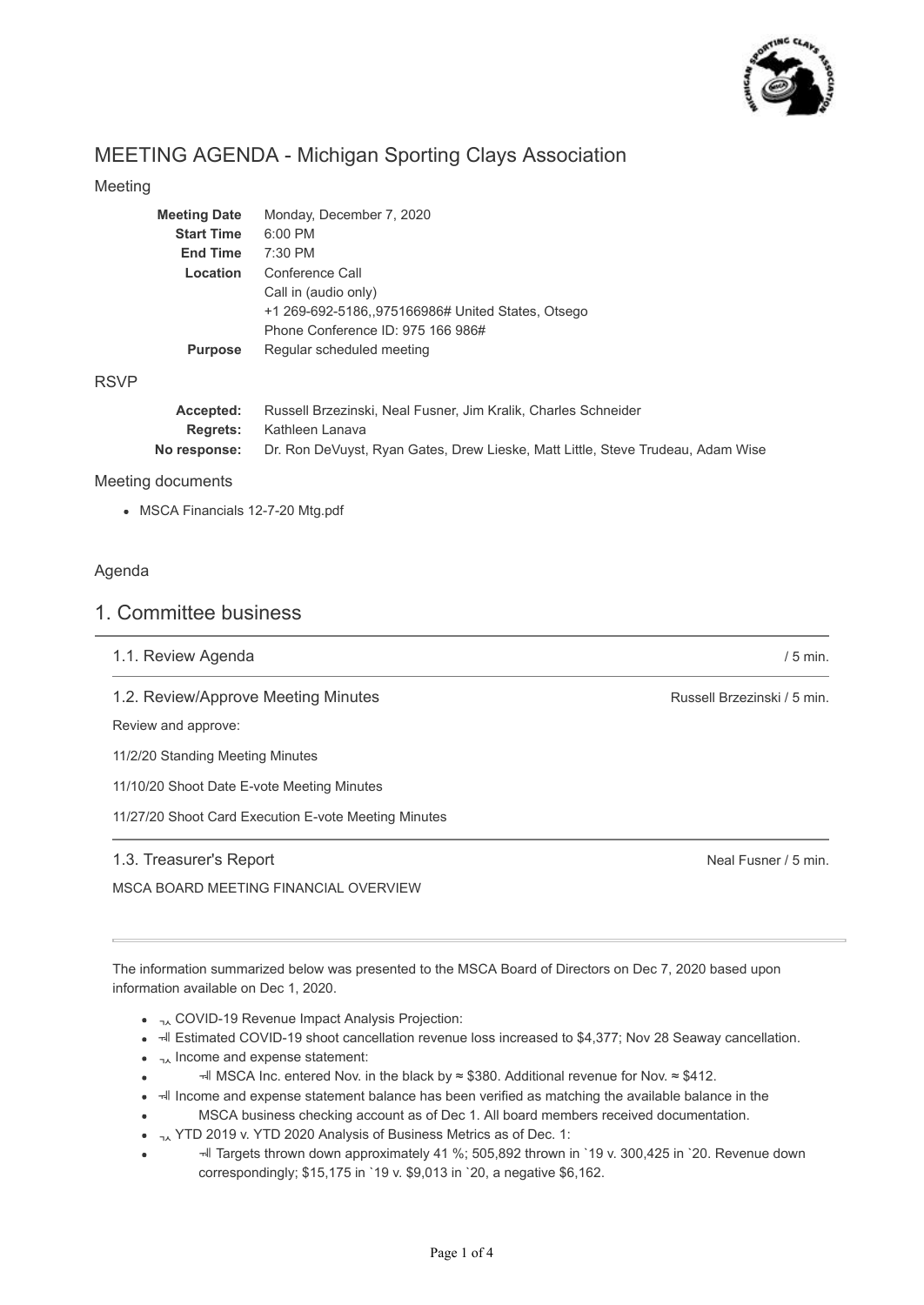## 1.4. Secretary's Report

Update on Shoot Dates, Shoot Cards, NSCA Contact change (added to Google Drive contact list)

New Contact for NSCA:

Lori Bauchman

NSCA Club and Shoot Services

210-688-3371 Ext. 961

lbauchman@nssa-nsca.com

1.4.1. MSCA BOD Elections

MSCA Director Elections:

Board Members with expiring terms:

Russ Brzezinski

Ryan Gates

Charles Schneider

Nomination Email request sent: 11/1/20

Deadline for nominations: 11/15/20

Send Ballots via email: 11/16/20 (JotForm)

Voting Deadline: 12/1/20

Double voting should be eliminated with recent member email address edits.

Russell will notify candidates of results.

Ballots to be counted using screen share at the 12/7/20 Board Meeting.

Post Nomination request on MiClays and on Facebook.

1.4.2. Member Outreach - Facebook

1.4.3. Member Outreach - Miclays.com

# 2. OLD BUSINESS

2.1. State Shoot/GLC Host Club Participation & Process for Determining State Russell Brzezinski / 20 min. Shoot Venue

Discussed at 4/22/20 Meeting: We need to understand better why there isn't greater participation from clubs to host tournaments to provide our membership with more options. Further exploration is required, may need to survey clubs. Steve recommended MSCA allow for electronic voting for the membership to decide upon the host club for the State Shoot. Kathy made the same recommendation last year. It was not supported. Again, this would require a By-laws change. Concerns raised the 2/3 of the MSCA membership does not participate in the tournament. Needs further discussion. May survey the membership.

Russell Brzezinski / 20 min.

Russell Brzezinski

Jim Kralik

Drew Lieske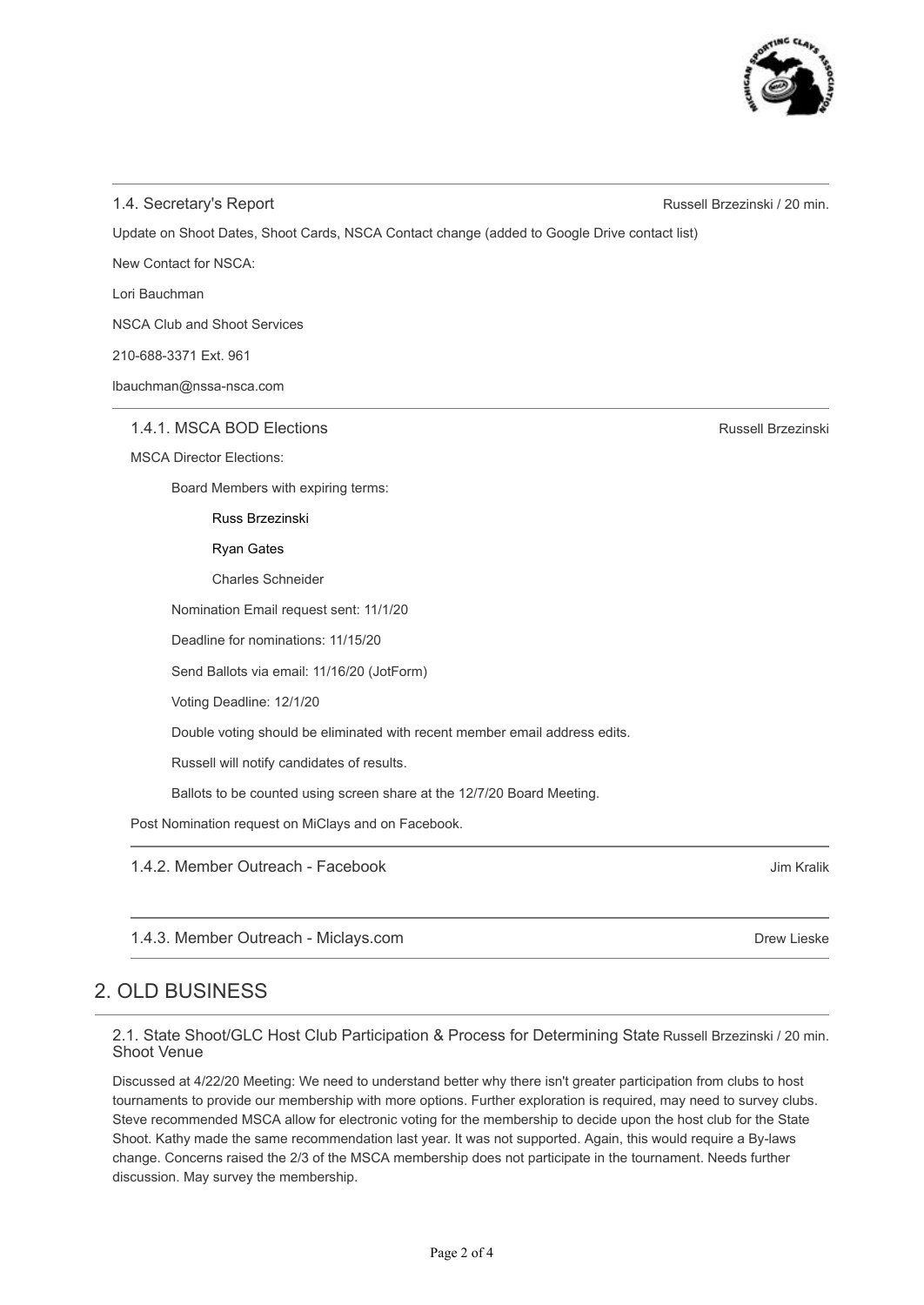

Discussed at the 6/1/20 meeting: KML can create survey re: preference for selecting shoot. Drew would like the survey to include who is allowed to vote. Jim will write something up for us to react to regarding the subject. We may not elect to poll the membership. Exploring options; needs further discussion.

Jim's 6/3/20 email to the Board:

"On the discussion of change to the selection of the State Shoot, when/if we decide to poll the membership, I would like to pose the following to the Facebook page community:

(draft) Discussion has been initiated between member shooters and the MSCA Board on the way the host venue for the State Shoot is selected. Currently, in accordance with the MSCA By-Laws Article X, the host club selection is made by the MSCA general membership by vote. Each MSCA shooter in good standing and in attendance at the current year's State Shoot selects between the presented bids. No proxy votes are allowed. An announcement is then made, usually at the State Shoot dinner.

The MSCA Board would appreciate any thoughts and suggestions from the membership on whether to continue the current State Shoot selection procedure or pursue adjustments, keeping in mind that any changes would necessitate a change also to the current By-Laws. Please respond via email or Messenger (NOT COMMENTS TO THE FACEBOOK PAGE) and include your NSCA membership number. Thank you, The MSCA Board (end draft)"

7/6/20: Deferred

8/3/20: Combined this topic with 2.5: MSCA Membership Survey re: Voting on State Shoot moving forward.

Russell asked about thoughts or ideas people might have on how this could be different. There are 4 clubs that are eligible to host the State Shoot. How do we help other clubs prepare for meeting the criteria and hosting the GLC? We only receive 2 bids for the 2021 State Shoot. There was much discussion about how to promote our shoots and encourage participation, from raffles of firearms, to the "Shoot the State" campaign. It was decided that this year we will move forward with MSCA members who participate in the 2020 State Shoot voting for the 2021 State Shoot, as indicated in the Bylaws. Suggestions made regarding moving toward a rotation of qualifying clubs for the State Shoot with signed contracts (in lieu of bids) to meet expectations from the host club. If a club cannot host their year, they could pass and the venue would move to the next club in the rotation. This needs further discussion and an eventual likely vote of the MSCA membership. Any changes would require a change in the Bylaws.

9/14/20: Will hold a special meeting to address this agenda item.

10/2/20: Will wait until more Board members present.

#### 2.2. MSCA Board Liability Insurance

6/1/20: Deferred 7/6/20: Deferred, Russell to reach out to Charles. 8/3/20: Deferred 9/14/20: Deferred

10/2/20: Update from Steve regarding NSCA recommendations

11/2/30: Deferred

2.3. Update: COVID Response and Initiatives

## 3. NEW BUSINESS

3.1. Roles and Responsibilities for MSCA Officers

MSCA decision making process for items not already accounted for in the current By-Laws.

Russell Brzezinski / 10 min.

Russell Brzezinski / 10 min.

Russell Brzezinski